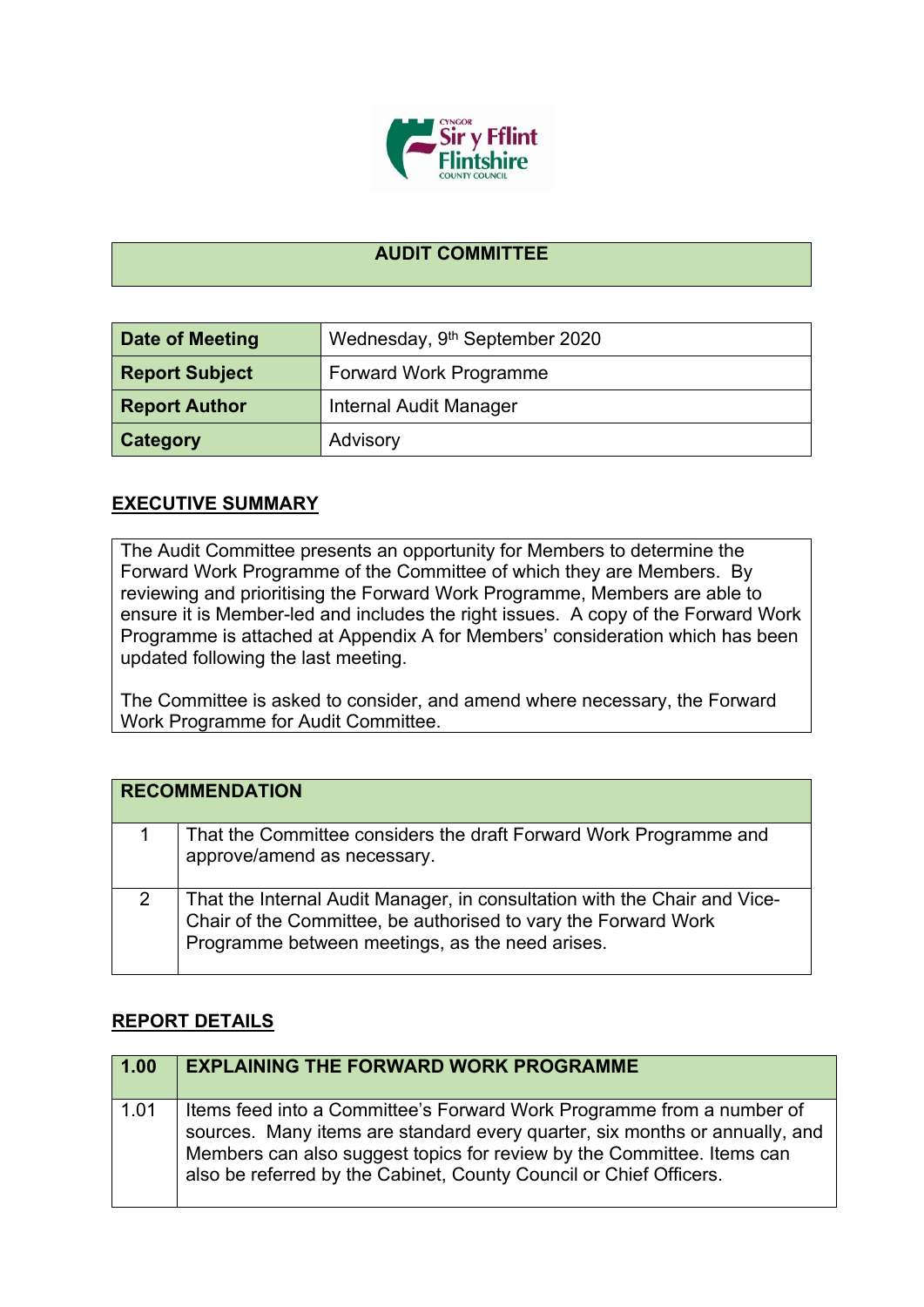| 1.02<br>1.03 | In identifying topics for future consideration, it is useful for a 'test of<br>significance' to be applied. This can be achieved by asking a range of<br>questions as follows:<br>1. Will the review contribute to the Council's priorities and/or objectives?<br>2. Is it an area of major change or risk?<br>3. Are there issues of concern in governance, risk management or internal<br>control?<br>4. Is it relevant to the financial statements or financial affairs of the Council?<br>5. Is there new government guidance or legislation?<br>6. Is it prompted by the work carried out by Regulators/Internal Audit?<br>Following the main Committee meeting in January there has been a need for |                                      |                                  |
|--------------|-----------------------------------------------------------------------------------------------------------------------------------------------------------------------------------------------------------------------------------------------------------------------------------------------------------------------------------------------------------------------------------------------------------------------------------------------------------------------------------------------------------------------------------------------------------------------------------------------------------------------------------------------------------------------------------------------------------|--------------------------------------|----------------------------------|
|              | some movement in the forward work programme due to the Coronavirus<br>Pandemic. This is reflected below;                                                                                                                                                                                                                                                                                                                                                                                                                                                                                                                                                                                                  |                                      |                                  |
|              | <b>Report</b>                                                                                                                                                                                                                                                                                                                                                                                                                                                                                                                                                                                                                                                                                             | <b>Reason for</b><br><b>Movement</b> | <b>New Report</b><br><b>Date</b> |
|              | <b>March 2020</b>                                                                                                                                                                                                                                                                                                                                                                                                                                                                                                                                                                                                                                                                                         |                                      |                                  |
|              | <b>IA Audit Plan</b>                                                                                                                                                                                                                                                                                                                                                                                                                                                                                                                                                                                                                                                                                      |                                      | September 2020                   |
|              | <b>Public Sector Internal Audit</b><br>Standards Compliance 2019/20                                                                                                                                                                                                                                                                                                                                                                                                                                                                                                                                                                                                                                       |                                      | September 2020                   |
|              | Audit Plan - Audit Wales (AW)                                                                                                                                                                                                                                                                                                                                                                                                                                                                                                                                                                                                                                                                             |                                      | September 2020                   |
|              | <b>Annual Report on External</b><br>Inspections 2018                                                                                                                                                                                                                                                                                                                                                                                                                                                                                                                                                                                                                                                      |                                      | September 2020                   |
|              | Certification of Grants and<br><b>Returns Report (AW)</b>                                                                                                                                                                                                                                                                                                                                                                                                                                                                                                                                                                                                                                                 | COVID19 – meeting<br>cancelled       | September 2020                   |
|              | <b>Audit Committee Action Tracking</b>                                                                                                                                                                                                                                                                                                                                                                                                                                                                                                                                                                                                                                                                    |                                      | September 2020                   |
|              | <b>Forward Work Programme</b>                                                                                                                                                                                                                                                                                                                                                                                                                                                                                                                                                                                                                                                                             |                                      | September 2020                   |
|              | Private Meeting (AW and Internal<br>Audit)                                                                                                                                                                                                                                                                                                                                                                                                                                                                                                                                                                                                                                                                |                                      | November 2020                    |
|              | <b>Internal Audit Progress Report</b><br>2019/20                                                                                                                                                                                                                                                                                                                                                                                                                                                                                                                                                                                                                                                          |                                      | November 2020                    |
|              | <b>June 2020</b>                                                                                                                                                                                                                                                                                                                                                                                                                                                                                                                                                                                                                                                                                          |                                      |                                  |
|              | <b>Internal Audit Annual Report</b><br>2019/20                                                                                                                                                                                                                                                                                                                                                                                                                                                                                                                                                                                                                                                            |                                      | September 2020                   |
|              | <b>Audit Committee Action Tracking</b>                                                                                                                                                                                                                                                                                                                                                                                                                                                                                                                                                                                                                                                                    |                                      | September 2020                   |
|              | <b>Forward Work Programme</b>                                                                                                                                                                                                                                                                                                                                                                                                                                                                                                                                                                                                                                                                             | COVID19 – meeting<br>cancelled       | September 2020                   |
|              | Internal Audit Progress Report<br>2019/20                                                                                                                                                                                                                                                                                                                                                                                                                                                                                                                                                                                                                                                                 |                                      | November 2020                    |
|              | <b>Audit Charter</b>                                                                                                                                                                                                                                                                                                                                                                                                                                                                                                                                                                                                                                                                                      |                                      | January 2021                     |

| 2.00 | <b>RESOURCE IMPLICATIONS</b>     |
|------|----------------------------------|
| 2.01 | None as a result of this report. |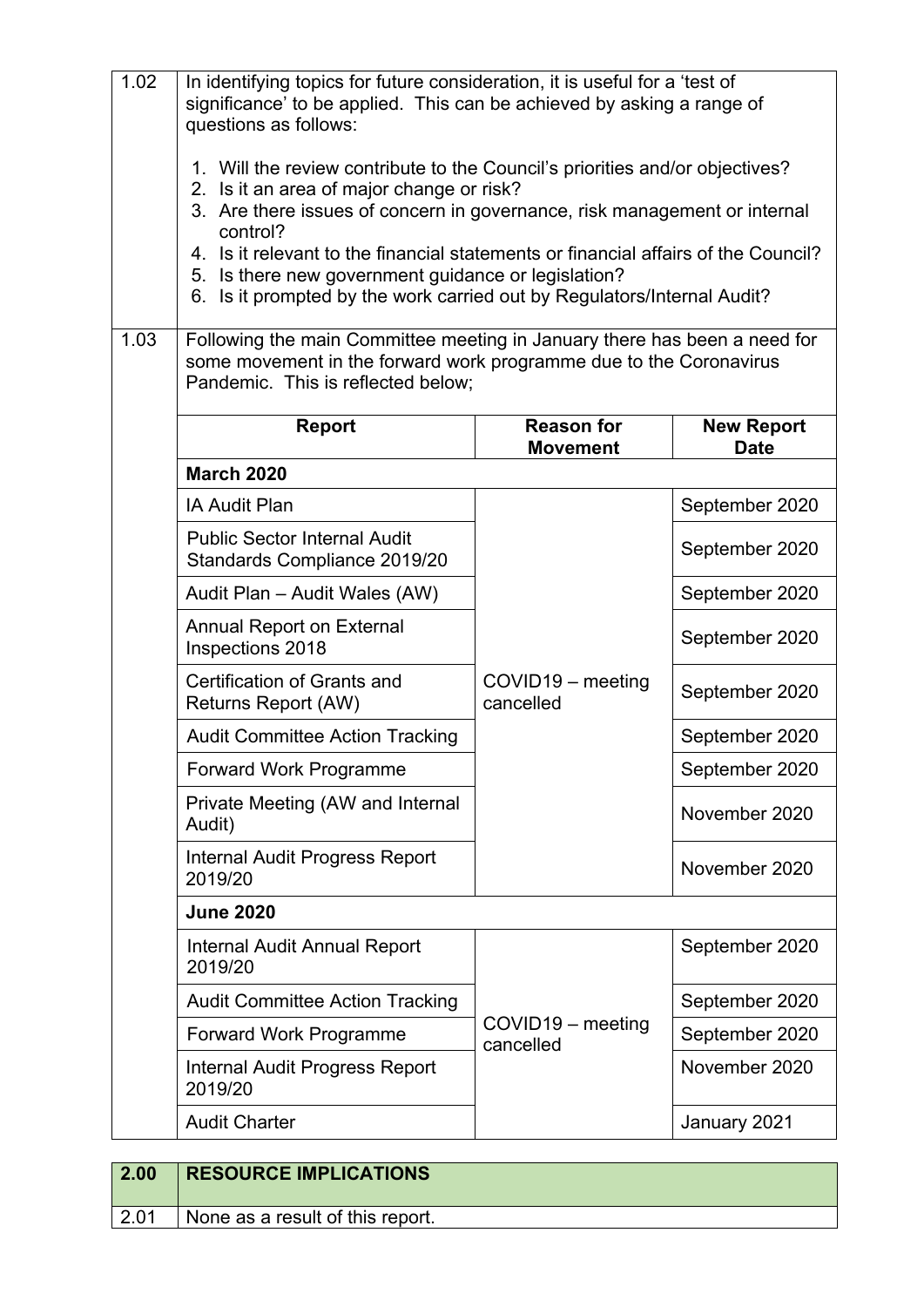| 3.00 | <b>CONSULTATIONS REQUIRED / CARRIED OUT</b>          |
|------|------------------------------------------------------|
| 3.01 | Publication of this report constitutes consultation. |
|      |                                                      |

| 4.00 | <b>RISK MANAGEMENT</b>           |
|------|----------------------------------|
| 4.01 | None as a result of this report. |
|      |                                  |

| 5.00 | <b>APPENDICES</b>                          |
|------|--------------------------------------------|
| 5.01 | Appendix A - Draft Forward Work Programme. |

| 6.00 |                         | LIST OF ACCESSIBLE BACKGROUND DOCUMENTS          |
|------|-------------------------|--------------------------------------------------|
| 6.01 | None.                   |                                                  |
|      | <b>Contact Officer:</b> | Lisa Brownbill<br>Internal Audit Manager         |
|      | Telephone:<br>E-mail:   | 01352 702231<br>lisa.brownbill@flintshire.gov.uk |

| 7.00 | <b>GLOSSARY OF TERMS</b>                                                                                                                                                                                                                                                                                                                                                                                                                                                                            |
|------|-----------------------------------------------------------------------------------------------------------------------------------------------------------------------------------------------------------------------------------------------------------------------------------------------------------------------------------------------------------------------------------------------------------------------------------------------------------------------------------------------------|
| 7.01 | Governance - The system by which local authorities direct and control their<br>functions and relate to their communities. It is founded on the basic principles<br>of openness and inclusivity, integrity and accountability together with the<br>overarching concept of leadership. It is an inter-related system that brings<br>together the underlying set of legislative requirements, governance principles<br>and management processes.                                                       |
|      | <b>Risk Management - The process of identifying risks, evaluating their</b><br>potential consequences and managing them. The aim is to reduce the<br>frequency of risk events occurring (wherever this is possible) and minimise<br>the severity of their consequences if they occur. Threats are managed by a<br>process of controlling, transferring or retaining the risk. Opportunities are<br>managed by identifying strategies to maximise the opportunity or reward for<br>the organisation. |
|      | <b>Internal Control - Appropriate procedures and processes are in place to</b><br>mitigate any risk which may prevent the organisation from achieving its<br>objectives and service delivery.                                                                                                                                                                                                                                                                                                       |
|      | <b>Financial Management - The planning, organising, directing and control of</b><br>the financial activities of the Council to ensure sufficient resources are<br>available to delivery its intended outcomes.                                                                                                                                                                                                                                                                                      |
|      | <b>Audit Wales - Works to support the Auditor General as the public sector</b><br>watchdog for Wales. They aim to ensure that the people of Wales know                                                                                                                                                                                                                                                                                                                                              |